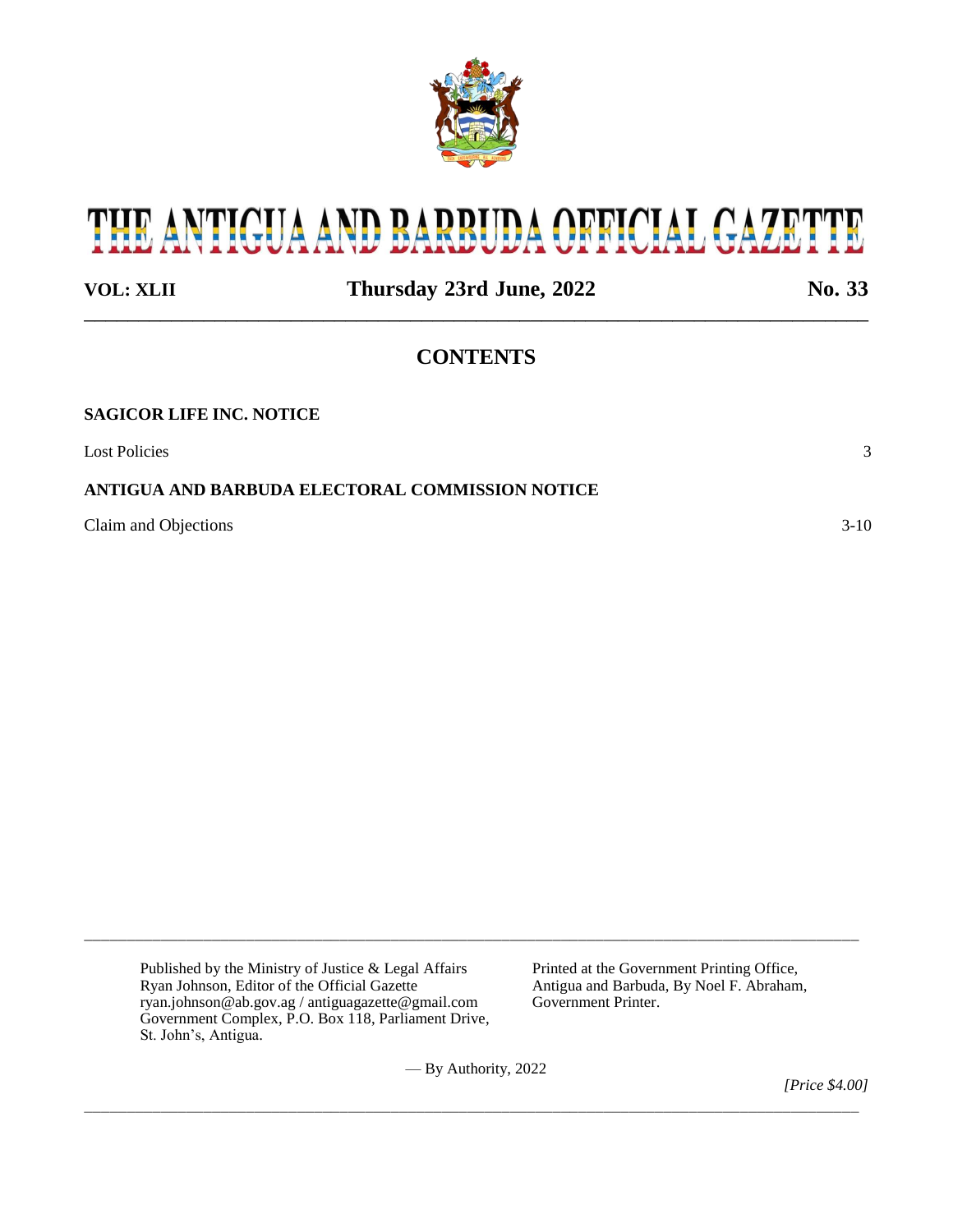# **PUBLICATION WITHIN THE OFFICIAL GAZETTE**

The Official Gazette, the official newspaper of the Government of Antigua and Barbuda, is published every Thursday either online or in print form at the Government Printery.

#### **Notice Submissions and Style**

Notices for publication and related correspondence should be addressed to Mr. Ryan Johnson, Editor of the Official Gazette, at the following email addresses: **ryan.johnson@ab.gov.ag / antiguagazette@gmail.com**

That is the preferred method of communication for **all** correspondence (especially when sending Notices/information which must be sent in Microsoft Word format) to be published in the Gazette.

Letter headings should be addressed to: Mr. Ryan Johnson Editor of the Official Gazette Ministry of Justice & Legal Affairs Parliament Drive Queen Elizabeth Highway P.O. Box 118 Antigua

Microsoft Word is the preferred format for notice submissions. Please do not send notices only in PDF format as errors may occur when converting to Word. Image files should be sent in JPG or PNG format.

"Therefore, please send all notice submissions in the Microsoft Word format and a PDF version of such Notice only where there are signatures to be included in the notice submission (document)." This applies to all institutions including governmental, financial and other commercial institutions. Additionally, for the security purposes of any financial information being sent, the institution's Information Technology (IT) personnel can lock the information as a JPEG in a Microsoft Word document and send the information to the Editor in that prescribed manner.

The Gazette Department reserves the right to apply its in-house style to all notices. Any corrections which are related to style will be made at the discretion of the Editor for reasons of consistency.

## **Deadlines**

The deadline for submitting notices for publication in the principal edition is midday Monday on every week for all commercial and Government notices, in the week of publication.

\*Late notices may be accepted at the discretion of the Editor.

The deadline for cancelling notices in the principal edition is 12.00 midday Wednesday. Please call the Gazette Office immediately to cancel a notice, and confirm by email.

#### **Advertising Rates**

Publication Fee \$106.20 Eastern Caribbean Dollars. Annual Subscription Fee: \$215 Eastern Caribbean Dollars

\*Advertising rates are not negotiable.

Antigua and Barbuda Official Gazettes are published directly online at [www.gazette.gov.ag](http://www.gazette.gov.ag/)

All editions are also available on subscription from the Antigua and Barbuda Government Printery, St. John's, Antigua (telephone: (268) 562-5168/ (268) 462-0510).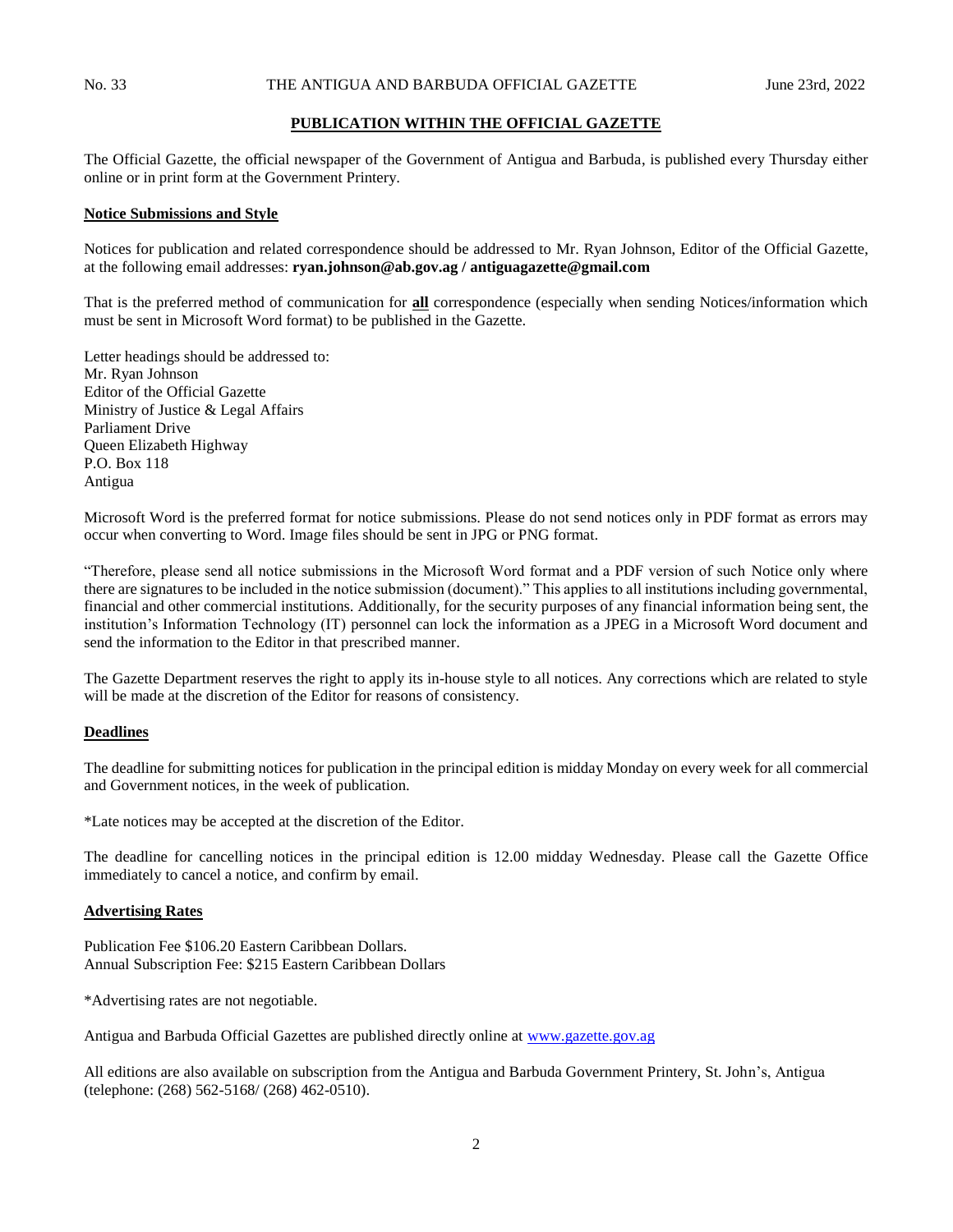# **NOTICES**

*Sagicor Life (Eastern Caribbean) Inc Notices*

#### **SAGICOR LIFE (EASTERN CARIBBEAN) INC.**

**Etienne Charles** of **Skerritts Development, St. John's, Antigua** having made sworn deposition that **Policy No. A100101542** issued by Barbados Mutual Life Assurance Society and assumed by Sagicor Life (Eastern Caribbean) Inc on his life has been lost and having made application to the Directors to grant a duplicate of the same, notice is hereby given that unless objection is raised within one month of the date hereof, the duplicate policy asked for will be issued.

**Dated: June 3, 2022**

By Order

# **Althea C. Hazzard,**

*Corporate Secretary. \_\_\_\_\_\_\_\_\_\_\_\_\_\_\_\_\_\_\_\_\_\_\_\_\_\_\_\_\_\_\_\_\_\_\_\_\_\_\_\_\_\_\_\_\_\_\_\_\_\_\_\_\_\_\_\_\_\_\_\_\_\_\_\_\_\_\_\_\_\_\_\_\_\_\_\_\_\_\_\_\_\_\_\_\_\_\_\_\_\_\_\_\_\_\_\_\_\_\_\_*

#### **SAGICOR LIFE (EASTERN CARIBBEAN) INC.**

**Andrew Dorsett** of **Palm Tree Road, Cassada Gardens, St. John's, Antigua** having made sworn deposition that **Policy No. J781002889** issued by Sagicor Life Inc and assumed by Sagicor Life (Eastern Caribbean) Inc on his life has been lost and having made application to the Directors to grant a duplicate of the same, notice is hereby given that unless objection is raised within one month of the date hereof, the duplicate policy asked for will be issued.

**Dated: May 17, 2022**

By Order

**Althea C. Hazzard,** *Corporate Secretary.*

#### **SAGICOR LIFE (EASTERN CARIBBEAN) INC.**

**Kerry Thomas** of **Herbert's Estate, St. John's, Antigua** having made sworn deposition that **Policy No. 078106171** issued by Sagicor Life Inc and assumed by Sagicor Life (Eastern Caribbean) Inc on his life has been lost and having made application to the Directors to grant a duplicate of the same, notice is hereby given that unless objection is raised within one month of the date hereof, the duplicate policy asked for will be issued.

*\_\_\_\_\_\_\_\_\_\_\_\_\_\_\_\_\_\_\_\_\_\_\_\_\_\_\_\_\_\_\_\_\_\_\_\_\_\_\_\_\_\_\_\_\_\_\_\_\_\_\_\_\_\_\_\_\_\_\_\_\_\_\_\_\_\_\_\_\_\_\_\_\_\_\_\_\_\_\_\_\_\_\_\_\_\_\_\_\_\_\_\_\_\_\_\_\_\_\_\_*

**Dated: June 3, 2022**

By Order

# **Althea C. Hazzard,**

*Corporate Secretary. \_\_\_\_\_\_\_\_\_\_\_\_\_\_\_\_\_\_\_\_\_\_\_\_\_\_\_\_\_\_\_\_\_\_\_\_\_\_\_\_\_\_\_\_\_\_\_\_\_\_\_\_\_\_\_\_\_\_\_\_\_\_\_\_\_\_\_\_\_\_\_\_\_\_\_\_\_\_\_\_\_\_\_\_\_\_\_\_\_\_\_\_\_\_\_\_\_\_\_\_*

*Antigua and Barbuda Electoral Commission Notice*

# **ANTIGUA AND BARBUDA**

# **REPRESENTATION OF THE PEOPLE ACT, CAP. 379**

In accordance with the provision of the Representation of the People Act CAP 379, it is notified for general information that copies of the List of persons who have applied to be registered as Electors during the period 1st-31st December, 2021 have been posted in the respective Constituencies of Antigua and Barbuda and at the Antigua and Barbuda Electoral Commission, Queen Elizabeth Highway.

Claims and Objections should be filed with each Registration Officer on or before July 1st, 2022 on a form which can be obtained from him/her.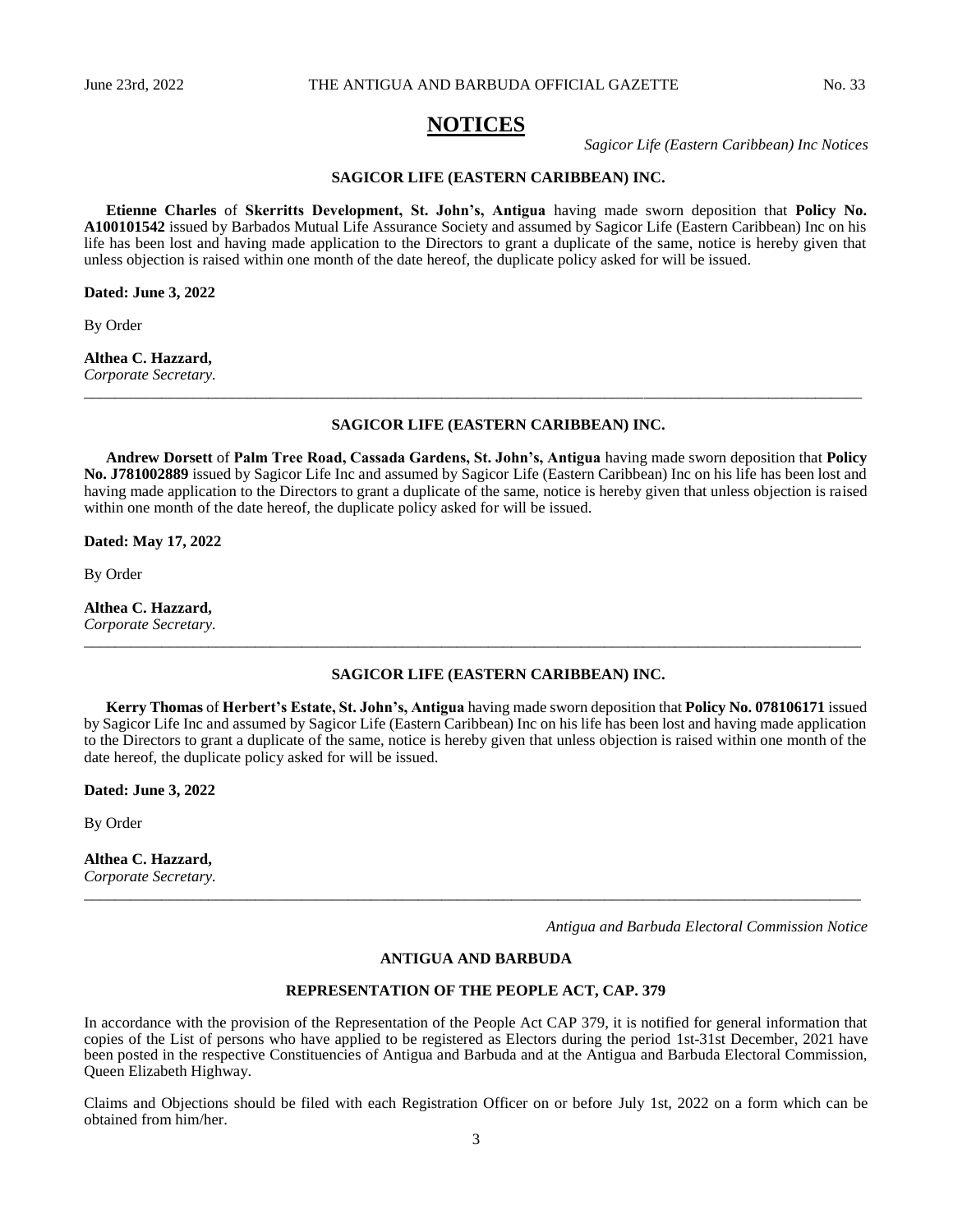| Constituency                             | <b>Office Location and/</b><br>or Residence/Names                                                               | <b>Places where lists</b><br>are displayed                                                                                                                                                     |
|------------------------------------------|-----------------------------------------------------------------------------------------------------------------|------------------------------------------------------------------------------------------------------------------------------------------------------------------------------------------------|
| 1. St. John's City West                  | Villa Primary School, Villa<br><b>Ms. Sally Ann Browne</b><br><b>Registration Officer</b>                       | Brownie's Bakery St. John's Street, Antigua Workers<br>Union Hall Newgate Street, R & B Best Buy;<br>Percival Gas Station, Fort Road                                                           |
| 2. St. John's City East                  | Peace Corps Building<br><b>Factory Road</b><br><b>Mr. Dave Browne</b><br><b>Registration Officer</b>            | Spring Gardens, Brodie's Shop; ALP St. John's City<br>East Branch; Mrs. Anthony's Shop; Silver Streak<br>Bakery; UPP St. John's City East Branch.                                              |
| 3. St. John's City South                 | Peace Corps Building<br><b>Factory Road</b><br>Mr. Steve Henry<br><b>Registration Officer</b>                   | EVC Pharmacy New & Temple Streets; Robinsons<br>Service Station All Saints Road; Fresh & Ezy<br>Supermarket Belmont                                                                            |
| 4. St. John's Rural West                 | Multipurpose Centre Perry Bay<br><b>Ms. Veronica Joseph</b><br><b>Registration Officer</b>                      | Highway Pub Five Islands; Exhibition & Cultural<br>Centre; Greenbay Police Station; ABLP Branch Office<br>Federation Road; UPP Branch Office Perry Bay                                         |
| 5. St. John's Rural South                | Noel Nyah Roberts Sports Complex<br>Joseph Lane<br><b>Ms. Nicole Christian</b><br><b>Registration Officer</b>   | Health Centre All Saints Road, Carmen's Retail Shop<br>Ottos New Town, Noel Nyah Roberts Complex<br>Dagan's Bakery Baxter Street                                                               |
| 6. St. John's Rural East                 | Chaia Building (Local Government<br>Office) Cross Street<br>Mrs. Naieka Richards<br><b>Registration Officer</b> | Christo's Supermarket;<br>Ragens (Rawlins) Supermarket;<br>Wheels Supermarket.                                                                                                                 |
| 7. St. John's Rural North                | <b>Yorks Community Centre</b><br>Yorks<br><b>Mrs. Jeff Michael</b><br><b>Registration Officer</b>               | First Choice Supermarket Anchorage Road; Kareem'<br>Supermarket Yorks; Cedar Grove Primary School;<br>North Shor Supermarket; Coolidge Police Station                                          |
| 8. St. Mary's North                      | Molyneaux Building<br>Golden Grove<br>Mrs. Mitzi Crawford<br><b>Registration Officer</b>                        | Jennings Clinic; Bendals Clinic; Browne's Avenue<br>Clinic, Simon Shop Golden Grove Main Road.                                                                                                 |
| 9. St. Mary's South                      | Peace Corps Building<br><b>Factory Road</b><br><b>Ms. Anika Anthony</b><br><b>Registration Officer</b>          | Johnson's Point Clinic, Ms. Agatha McKay's Shop<br>Urlings, Aunt Mem's Supermarket, Bolans.                                                                                                    |
| 10. All Saints East &<br><b>St. Luke</b> | Former Computer Access Centre<br>All Saints<br>Ms. Judith Phillip<br><b>Registration Officer</b>                | Cole's Supermarket All Saints; P.J. Supermarket<br>Swetes, Carty's Shop John Hughes; Ponds View<br>Superette Old Road; Money Barbershop Old Road.                                              |
| 11. All Saints West                      | Former Computer Access Centre<br>All Saints<br>Ms. Netiesha Horsford<br><b>Registration Officer</b>             | All Saints Police Station, Verdella's Shop Buckleys;<br>R& B Best Price Supermarket Herberts & All Saints<br>Road; Risk Takers Supermarket Freemansville;<br>Country Samuel Shop Seaview Farm. |

Particulars where Lists are posted and location of the Registration Officers are as follows: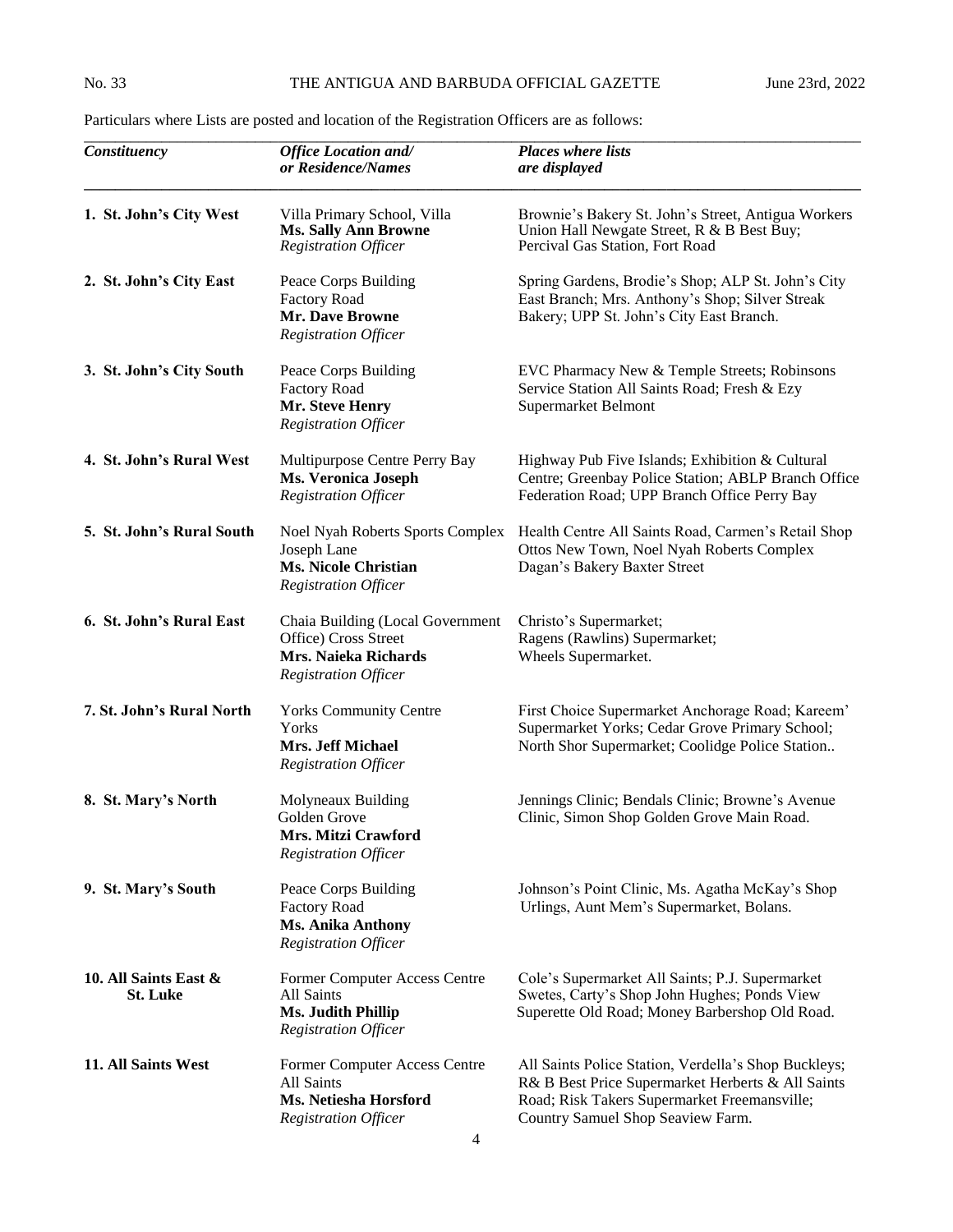| June 23rd, 2022      | THE ANTIGUA AND BARBUDA OFFICIAL GAZETTE                                                                                  |                                                                                                                                                                                                                                                      | No. 33 |
|----------------------|---------------------------------------------------------------------------------------------------------------------------|------------------------------------------------------------------------------------------------------------------------------------------------------------------------------------------------------------------------------------------------------|--------|
| 12. St. George       | <b>Central Registration Unit</b><br>Sir Sydney Walling Highway<br><b>Ms. Teneca George</b><br><b>Registration Officer</b> | C & J Supermarket New Winthropes, New Winthropes,<br>School, Judges Hill, 4D's Groceries Pigotts;<br>Richardson Supermarket Potters; D's Superette/Sassy<br>Wholesale Potters Main Road; Jay & Jen Superette<br>Potters; Cedar Valley Mini Mart Plus |        |
| 13. St. Peter        | Parham Primary School<br>Parham<br><b>Ms. Wakiesa Peters</b><br><b>Registration Officer</b>                               | Parham Clinic; Parham Police Station; Pares Village<br>Clinic; Welsh's Supermarket Pares Village;<br>KRAMM Distributors Factory Road.                                                                                                                |        |
| 14. St. Philip North | Willikies Main Rd., Willikies<br>Mrs. T Henderickson-Spencer<br><b>Registration Officer</b>                               | Ruth Nicholas Shop Seaton; Willikies Clinic;<br>Willikies Police Station; Newfield Clinic.<br>East Side Service Station Glanvilles Main Road.                                                                                                        |        |
| 15. St. Philip South | St. Philip's Post Office,<br>St. Philip<br><b>Ms. Almarie Carty</b><br><b>Registration Officer</b>                        | Nora Philip's Shop St. Philip; St. Philip's Postal<br>Office; Carty's Shop Bethesda; Murrain's<br>Supermarket Bethesda; Police Station and Supermarket<br>on Main Road; Freetown.                                                                    |        |
| <b>16. St. Paul</b>  | Former Craft Shop Horsford Hill<br>Falmouth<br><b>Ms. Althea Francis</b><br><b>Registration Officer</b>                   | Liberta Police Station; Dockyard Police Station;<br>Spencer's Supermarket Liberta; Bailey's Supermarket<br>Falmouth.                                                                                                                                 |        |
| 17. Barbuda          | Low school Section<br>Holy Trinity Primary School<br>Mr. Mulvane George<br><b>Registration Officer</b>                    | LilLink Supermarket, Barbuda;<br>Fancy Supermarket, Barbuda<br><b>Barbuda Post Office</b><br>Buzz Bar, Barbuda<br>BK Fuel Station, Barbuda                                                                                                           |        |

# **Supervisor of Elections,** *Electoral Commission*.

#### **FORM 5**

# **Notice as to Making Claims and Objections For the ST. JOHN'S CITY WEST Constituency Representation of the People Act, Cap. 379 Registration Regulations**

(Regulation 15)

**NOTICE** is hereby given that claims and objections with respect to the electors' lists published on the **10th June, 2022** shall be made to the Registration Officer for the St. John's City West constituency commencing on the **13th June, 2022** between the hours of 9 a.m. and 4 p.m. and ending on the **1st July, 2022**.

**NOTICE** is also given that on the hearing of a claim the person making the claim, and on the hearing of an objection, the objector and the person objected to, and on the hearing of either any other person who appears to the

Registration Officer to be interested, shall be entitled to appear and be heard either in person or by any other person on his/her behalf or by counsel.

**NOTICE** is also given that the right to appear and be heard includes the right to lodge with the Registration Officer any written representations that he may wish to make.

**Ms. Sally Ann Browne,** *Registration Officer, for the said Constituency.* \_\_\_\_\_\_\_\_\_\_\_\_\_\_\_\_\_\_\_\_\_\_\_\_\_\_\_\_\_\_\_\_\_\_\_\_\_\_\_\_\_\_\_\_\_\_

#### **FORM 5**

**Notice as to Making Claims and Objections For the ST. JOHN'S CITY EAST Constituency Representation of the People Act, Cap. 379 Registration Regulations**

(Regulation 15)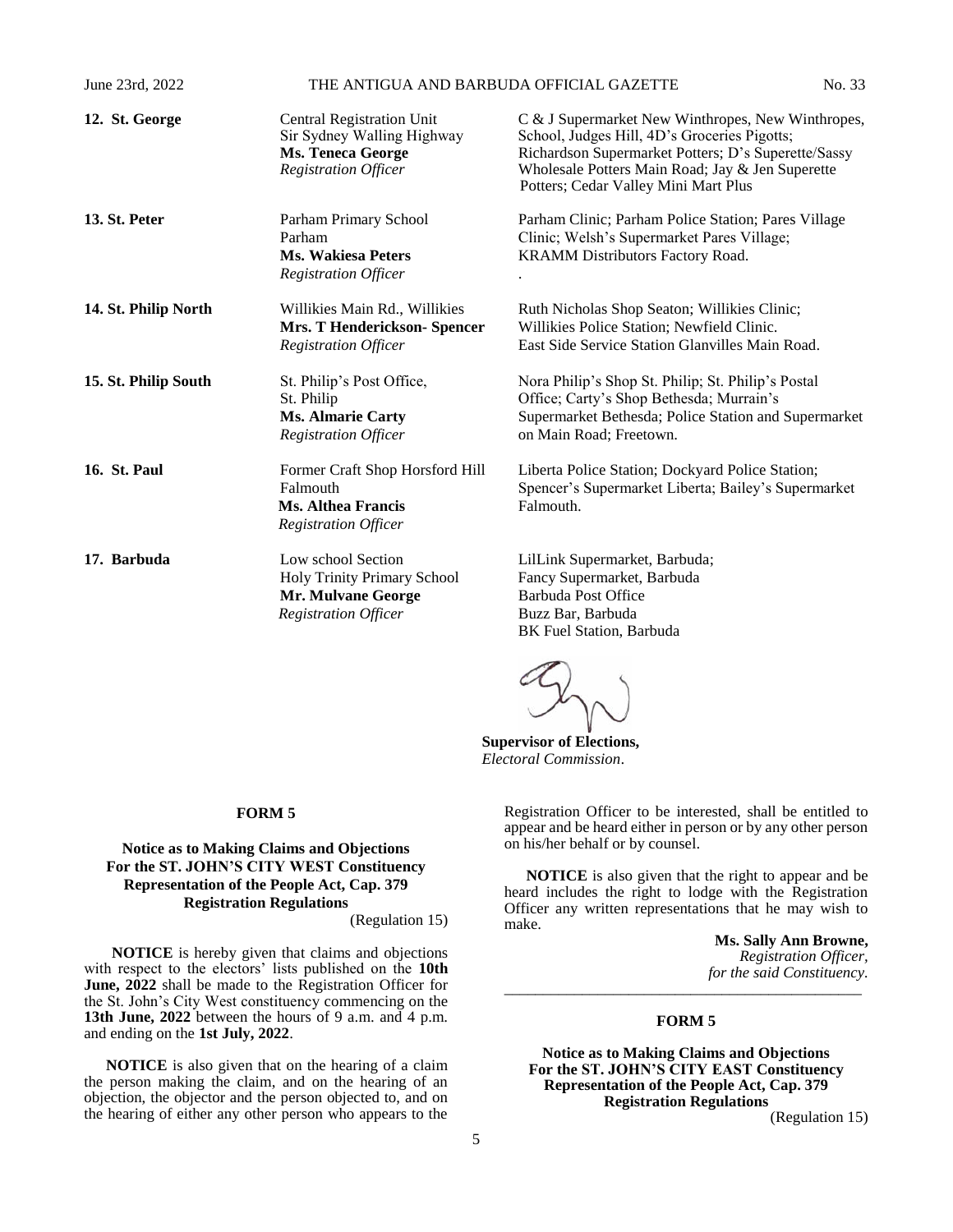**NOTICE** is hereby given that claims and objections with respect to the electors' lists published on the **10th June, 2022** shall be made to the Registration Officer for the St. John's City East constituency commencing on the **13th June, 2022** between the hours of 9 a.m. and 4 p.m. and ending on the **1st July, 2022**.

 **NOTICE** is also given that on the hearing of a claim the person making the claim, and on the hearing of an objection, the objector and the person objected to, and on the hearing of either any other person who appears to the Registration Officer to be interested, shall be entitled to appear and be heard either in person or by any other person on his/her behalf or by counsel.

**NOTICE** is also given that the right to appear and be heard includes the right to lodge with the Registration Officer any written representations that he may wish to make.

> **Mr. Dave Browne,** *Registration Officer, for the said Constituency.*

#### **FORM 5**

\_\_\_\_\_\_\_\_\_\_\_\_\_\_\_\_\_\_\_\_\_\_\_\_\_\_\_\_\_\_\_\_\_\_\_\_\_\_\_\_\_\_\_\_\_\_

# **Notice as to Making Claims and Objections For the ST. JOHN'S CITY SOUTH Constituency Representation of the People Act, Cap. 379 Registration Regulations**

(Regulation 15)

**NOTICE** is hereby given that claims and objections with respect to the electors' lists published on the **10th June, 2022** shall be made to the Registration Officer for the St. John's City South constituency commencing on the **13th June, 2022** between the hours of 9 a.m. and 4 p.m. and ending on the **1st July, 2022**.

**NOTICE** is also given that on the hearing of a claim the person making the claim, and on the hearing of an objection, the objector and the person objected to, and on the hearing of either any other person who appears to the Registration Officer to be interested, shall be entitled to appear and be heard either in person or by any other person on his/her behalf or by counsel.

**NOTICE** is also given that the right to appear and be heard includes the right to lodge with the Registration Officer any written representations that he may wish to make.

> **Mr. Steve Henry**, *Registration Officer, for the said Constituency.*

#### **FORM 5**

\_\_\_\_\_\_\_\_\_\_\_\_\_\_\_\_\_\_\_\_\_\_\_\_\_\_\_\_\_\_\_\_\_\_\_\_\_\_\_\_\_\_\_\_\_\_

**Notice as to Making Claims and Objections For the ST. JOHN'S RURAL WEST Constituency**

### **Representation of the People Act, Cap. 379 Registration Regulations**

(Regulation 15)

**NOTICE** is hereby given that claims and objections with respect to the electors' lists published on the **10th June, 2022** shall be made to the Registration Officer for the St. John's Rural West constituency commencing on the **13th June, 2022** between the hours of 9 a.m. and 4 p.m. and ending on the **1st July, 2022**.

**NOTICE** is also given that on the hearing of a claim the person making the claim, and on the hearing of an objection, the objector and the person objected to, and on the hearing of either any other person who appears to the Registration Officer to be interested, shall be entitled to appear and be heard either in person or by any other person on his/her behalf or by counsel.

**NOTICE** is also given that the right to appear and be heard includes the right to lodge with the Registration Officer any written representations that he may wish to make.

> **Ms. Veronica Joseph**, *Registration Officer, for the said Constituency.*

#### **FORM 5**

\_\_\_\_\_\_\_\_\_\_\_\_\_\_\_\_\_\_\_\_\_\_\_\_\_\_\_\_\_\_\_\_\_\_\_\_\_\_\_\_\_\_\_\_\_\_

# **Notice as to Making Claims and Objections For the ST. JOHN'S RURAL SOUTH Constituency Representation of the People Act, Cap. 379 Registration Regulations**

(Regulation 15)

**NOTICE** is hereby given that claims and objections with respect to the electors' lists published on the **10th June, 2022** shall be made to the Registration Officer for the St. John's Rural South constituency commencing on the **13th June, 2022** between the hours of 9 a.m. and 4 p.m. and ending on the **1st July, 2022**.

**NOTICE** is also given that on the hearing of a claim the person making the claim, and on the hearing of an objection, the objector and the person objected to, and on the hearing of either any other person who appears to the Registration Officer to be interested, shall be entitled to appear and be heard either in person or by any other person on his/her behalf or by counsel.

**NOTICE** is also given that the right to appear and be heard includes the right to lodge with the Registration Officer any written representations that he may wish to make.

> **Ms. Nicole Christian,** *Registration Officer, for the said Constituency.*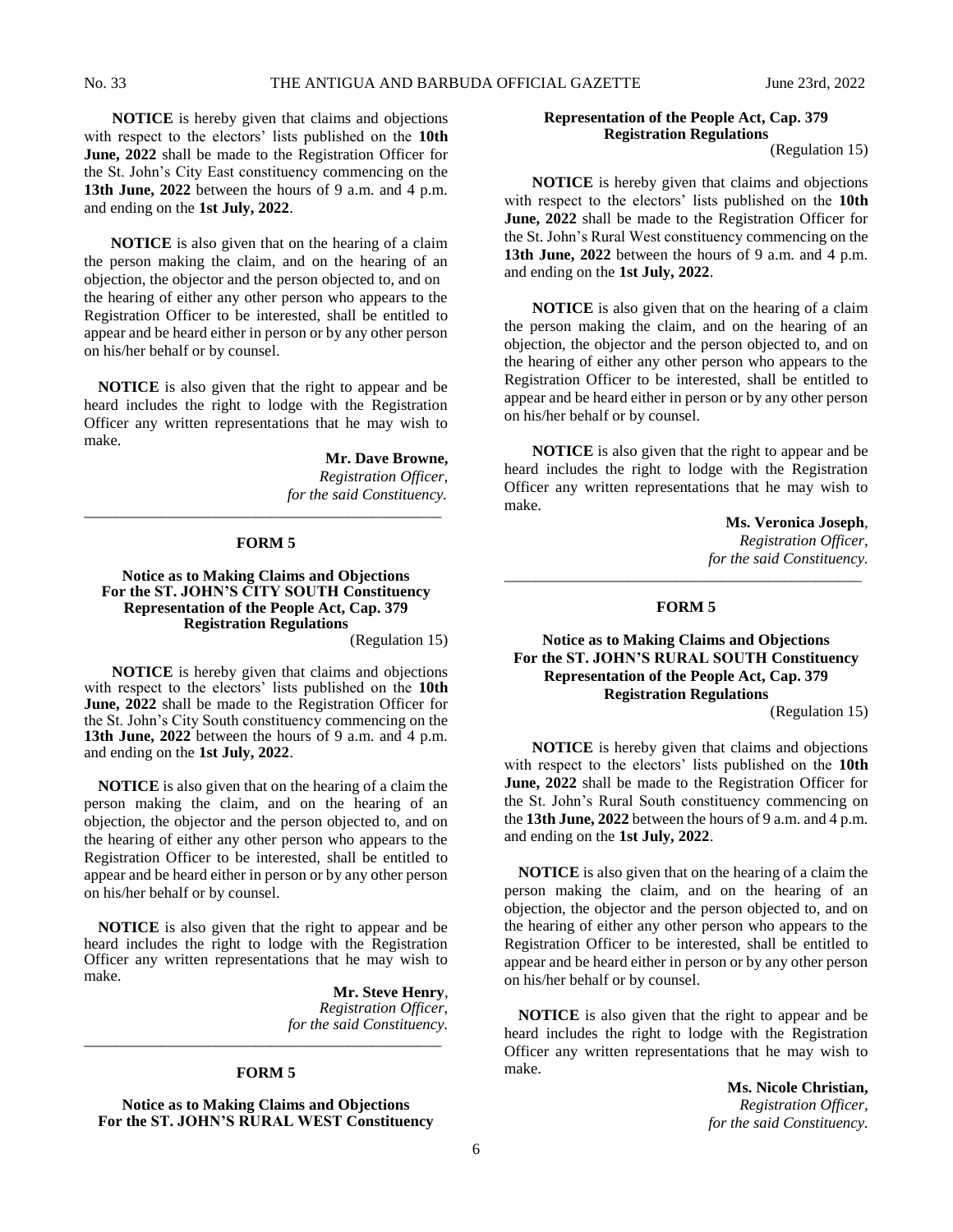# **FORM 5**

# **Notice as to Making Claims and Objections For the ST. JOHN'S RURAL EAST Constituency Representation of the People Act, Cap. 379 Registration Regulations**

(Regulation 15)

**NOTICE** is hereby given that claims and objections with respect to the electors' lists published on the **10th June, 2022** shall be made to the Registration Officer for the St. John's Rural East constituency commencing on **13th June, 2022** between the hours of 9 a.m. and 4 p.m. and ending on the **1st July, 2022**.

**NOTICE** is also given that on the hearing of a claim the person making the claim, and on the hearing of an objection, the objector and the person objected to, and on the hearing of either any other person who appears to the Registration Officer to be interested, shall be entitled to appear and be heard either in person or by any other person on his/her behalf or by counsel.

**NOTICE** is also given that the right to appear and be heard includes the right to lodge with the Registration Officer any written representations that he may wish to make

> **Mrs. Naieka Richards,** *Registration Officer, for the said Constituency.*

#### **FORM 5**

\_\_\_\_\_\_\_\_\_\_\_\_\_\_\_\_\_\_\_\_\_\_\_\_\_\_\_\_\_\_\_\_\_\_\_\_\_\_\_\_\_\_\_\_\_\_

# **Notice as to Making Claims and Objections For the ST. JOHN'S RURAL NORTH Constituency Representation of the People Act, Cap. 379 Registration Regulations**

(Regulation 15)

**NOTICE** is hereby given that claims and objections with respect to the electors' lists published on the **10th June, 2022** shall be made to the Registration Officer for the St. John's Rural North constituency commencing on the **13th June, 2022** between the hours of 9 a.m. and 4 p.m. and ending on the **1st July, 2022**.

**NOTICE** is also given that on the hearing of a claim the person making the claim, and on the hearing of an objection, the objector and the person objected to, and on the hearing of either any other person who appears to the Registration Officer to be interested, shall be entitled to appear and be heard either in person or by any other person on his/her behalf or by counsel.

**NOTICE** is also given that the right to appear and be heard includes the right to lodge with the Registration Officer any written representations that he may wish to make.

> **Mrs. Jeff Michael,** *Registration Officer, for the said Constituency.*

#### **FORM 5**

\_\_\_\_\_\_\_\_\_\_\_\_\_\_\_\_\_\_\_\_\_\_\_\_\_\_\_\_\_\_\_\_\_\_\_\_\_\_\_\_\_\_\_\_\_\_

# **Notice as to Making Claims and Objections For the ST. MARY'S NORTH Constituency Representation of the People Act, Cap. 379 Registration Regulations**

(Regulation 15)

**NOTICE** is hereby given that claims and objections with respect to the electors' lists published on the **10th June, 2022** shall be made to the Registration Officer for the St. Mary's North constituency commencing on the **12th 13th June, 2022** between the hours of 9 a.m. and 4 p.m. and ending on the **1st July, 2022**.

**NOTICE** is also given that on the hearing of a claim the person making the claim, and on the hearing of an objection, the objector and the person objected to, and on the hearing of either any other person who appears to the Registration Officer to be interested, shall be entitled to appear and be heard either in person or by any other person on his/her behalf or by counsel.

**NOTICE** is also given that the right to appear and be heard includes the right to lodge with the Registration Officer any written representations that he may wish to make.

> **Mrs. Mitzi Crawford,** *Registration Officer, for the said Constituency.*

#### **FORM 5**

\_\_\_\_\_\_\_\_\_\_\_\_\_\_\_\_\_\_\_\_\_\_\_\_\_\_\_\_\_\_\_\_\_\_\_\_\_\_\_\_\_\_\_\_\_\_

# **Notice as to Making Claims and Objections For the ST. MARY'S SOUTH Constituency Representation of the People Act, Cap. 379 Registration Regulations**

(Regulation 15)

**NOTICE** is hereby given that claims and objections with respect to the electors' lists published on the **10th June, 2022** shall be made to the Registration Officer for the St. Mary's South constituency commencing on the **13th June, 2022** between the hours of 9 a.m. and 4 p.m. and ending on the **1st July, 2022**.

**NOTICE** is also given that on the hearing of a claim the person making the claim, and on the hearing of an objection, the objector and the person objected to, and on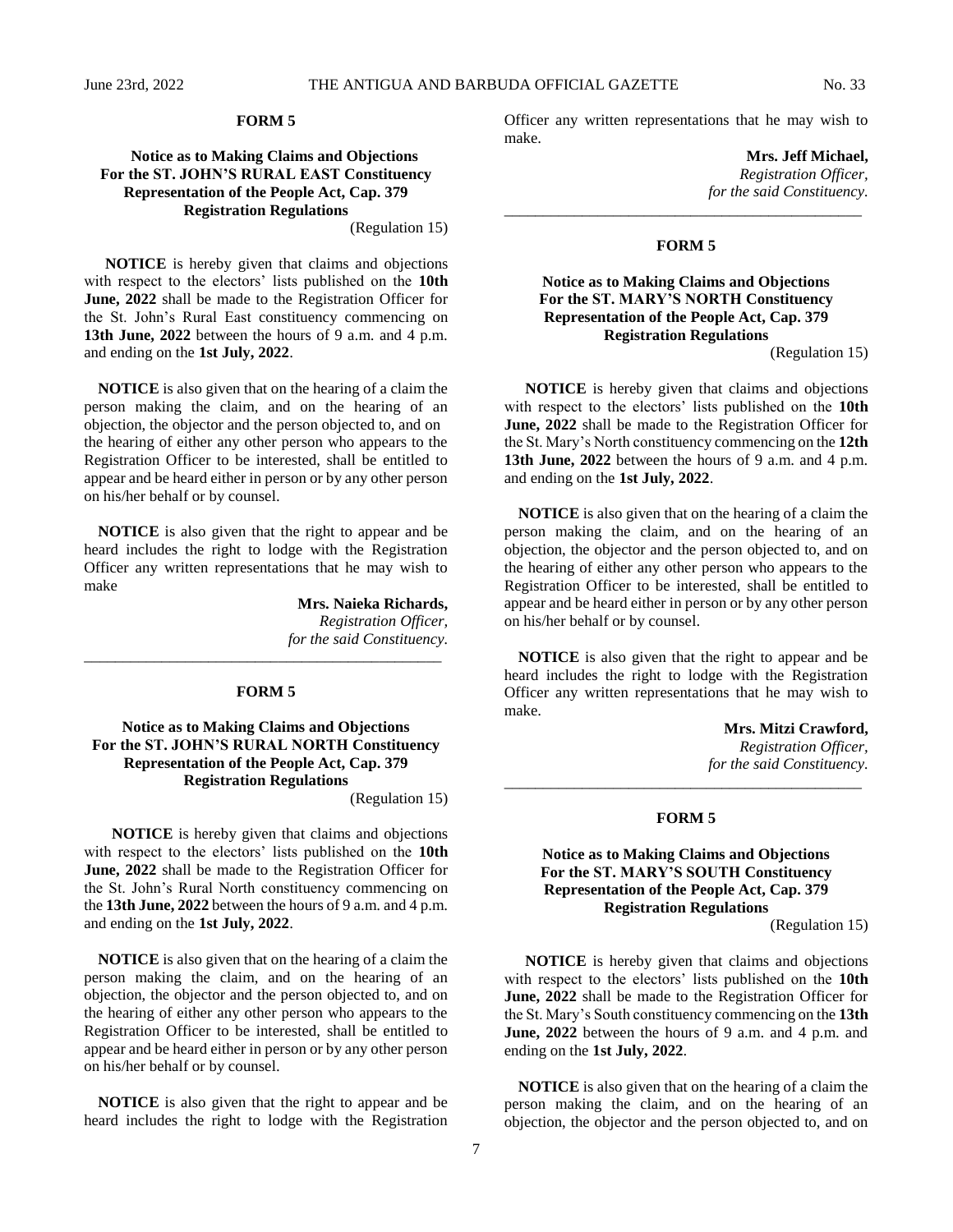the hearing of either any other person who appears to the Registration Officer to be interested, shall be entitled to appear and be heard either in person or by any other person on his/her behalf or by counsel.

**NOTICE** is also given that the right to appear and be heard includes the right to lodge with the Registration Officer any written representations that he may wish to make.

> **Ms. Anika Anthony,** *Registration Officer, for the said Constituency.*

#### **FORM 5**

\_\_\_\_\_\_\_\_\_\_\_\_\_\_\_\_\_\_\_\_\_\_\_\_\_\_\_\_\_\_\_\_\_\_\_\_\_\_\_\_\_\_\_\_\_\_

**Notice as to Making Claims and Objections For the ALL SAINTS EAST & ST. LUKE Constituency Representation of the People Act, Cap. 379 Registration Regulations**

(Regulation 15)

**NOTICE** is hereby given that claims and objections with respect to the electors' lists published on the **10th June, 2022** shall be made to the Registration Officer for the All Saints East & St. Luke constituency commencing on the **13th June, 2022** between the hours of 9 a.m. and 4 p.m. and ending on the **1st July, 2022**.

**NOTICE** is also given that on the hearing of a claim the person making the claim, and on the hearing of an objection, the objector and the person objected to, and on the hearing of either any other person who appears to the Registration Officer to be interested, shall be entitled to appear and be heard either in person or by any other person on his/her behalf or by counsel.

**NOTICE** is also given that the right to appear and be heard includes the right to lodge with the Registration Officer any written representations that he may wish to make.

> **Ms. Judith Phillip,** *Registration Officer, for the said Constituency.*

#### **FORM 5**

\_\_\_\_\_\_\_\_\_\_\_\_\_\_\_\_\_\_\_\_\_\_\_\_\_\_\_\_\_\_\_\_\_\_\_\_\_\_\_\_\_\_\_\_\_\_

#### **Notice as to Making Claims and Objections For the ALL SAINTS WEST Constituency Representation of the People Act, Cap. 379 Registration Regulations** (Regulation 15)

**NOTICE** is hereby given that claims and objections with respect to the electors' lists published on the **10th June, 2022** shall be made to the Registration Officer for the All Saints West constituency commencing on **13th**  **June, 2022** between the hours of 9 a.m. and 4 p.m. and ending on the **1st July, 2022**.

**NOTICE** is also given that on the hearing of a claim the person making the claim, and on the hearing of an objection, the objector and the person objected to, and on the hearing of either any other person who appears to the Registration Officer to be interested, shall be entitled to appear and be heard either in person or by any other person on his/her behalf or by counsel.

**NOTICE** is also given that the right to appear and be heard includes the right to lodge with the Registration Officer any written representations that he may wish to make.

> **Ms. Netiecha Horsford,** *Registration Officer, for the said Constituency.*

#### **FORM 5**

\_\_\_\_\_\_\_\_\_\_\_\_\_\_\_\_\_\_\_\_\_\_\_\_\_\_\_\_\_\_\_\_\_\_\_\_\_\_\_\_\_\_\_\_\_\_

# **Notice as to Making Claims and Objections For the ST. GEORGE Constituency Representation of the People Act, Cap. 379 Registration Regulations**

(Regulation 15)

**NOTICE** is hereby given that claims and objections with respect to the electors' lists published on the **10th June, 2022** shall be made to the Registration Officer for the St. George constituency commencing on the **13th June, 2022** between the hours of 9 a.m. and 4 p.m. and ending on the **1st July, 2022**.

**NOTICE** is also given that on the hearing of a claim the person making the claim, and on the hearing of an objection, the objector and the person objected to, and on the hearing of either any other person who appears to the Registration Officer to be interested, shall be entitled to appear and be heard either in person or by any other person on his/her behalf or by counsel.

**NOTICE** is also given that the right to appear and be heard includes the right to lodge with the Registration Officer any written representations that he may wish to make.

**Ms. Teneca George,** *Registration Officer, for the said Constituency.* \_\_\_\_\_\_\_\_\_\_\_\_\_\_\_\_\_\_\_\_\_\_\_\_\_\_\_\_\_\_\_\_\_\_\_\_\_\_\_\_\_\_\_\_\_\_

# **FORM 5**

**Notice as to Making Claims and Objections For the ST. Peter Constituency Representation of the People Act, Cap. 379 Registration Regulations** (Regulation 15)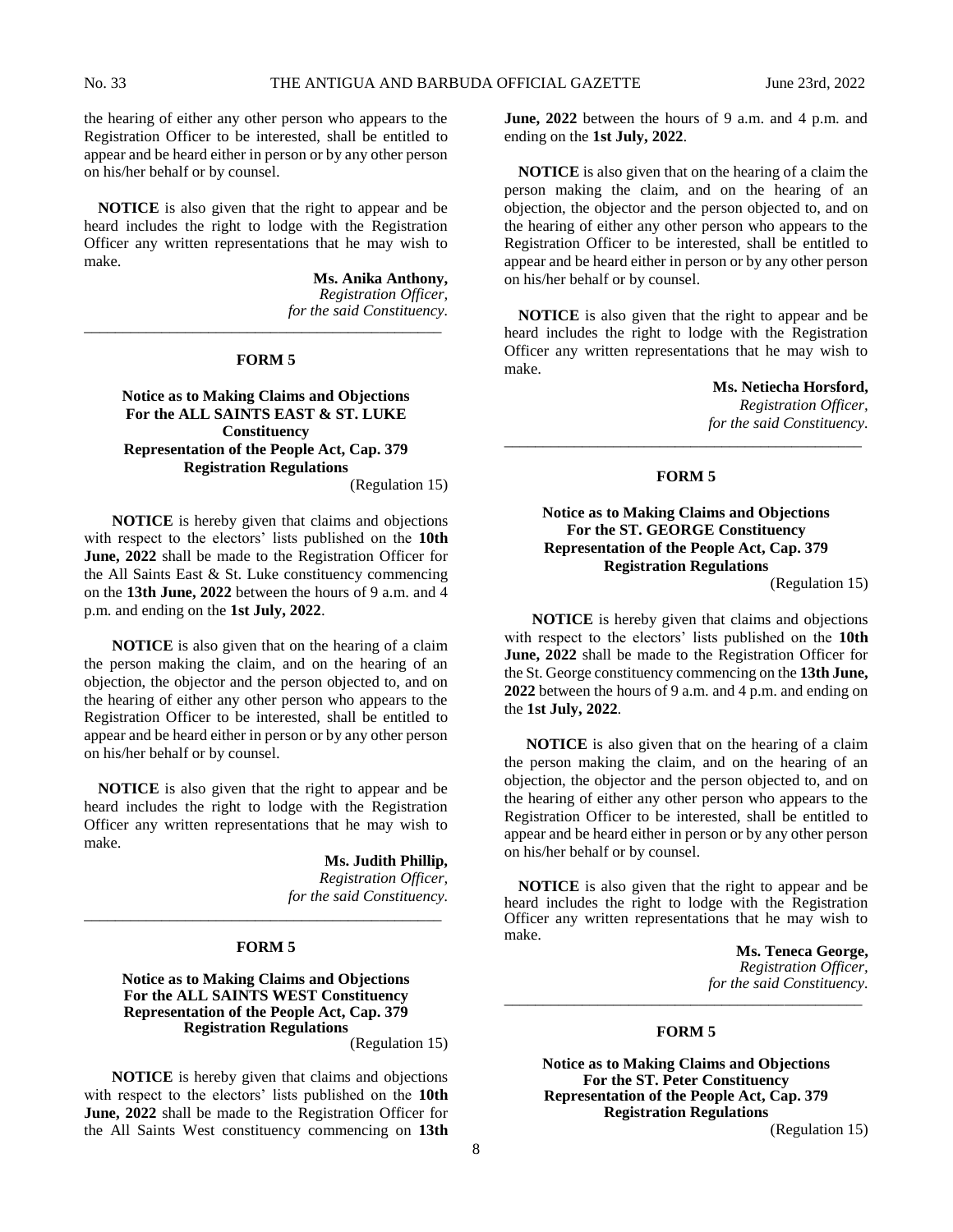**NOTICE** is hereby given that claims and objections with respect to the electors' lists published on the **10th June, 2022** shall be made to the Registration Officer for the St. Peter constituency commencing on the

**13th June, 2022** between the hours of 9 a.m. and 4 p.m. and ending on the **1st July, 2022**.

**NOTICE** is also given that on the hearing of a claim the person making the claim, and on the hearing of an objection, the objector and the person objected to, and on the hearing of either any other person who appears to the Registration Officer to be interested, shall be entitled to appear and be heard either in person or by any other person on his/her behalf or by counsel.

**NOTICE** is also given that the right to appear and be heard includes the right to lodge with the Registration Officer any written representations that he may wish to make.

> **Ms. Wakiesa Peters,** *Registration Officer, for the said Constituency.*

#### **FORM 5**

\_\_\_\_\_\_\_\_\_\_\_\_\_\_\_\_\_\_\_\_\_\_\_\_\_\_\_\_\_\_\_\_\_\_\_\_\_\_\_\_\_\_\_\_\_\_

# **Notice as to Making Claims and Objections For the ST. PHILIP NORTH Constituency Representation of the People Act, Cap. 379 Registration Regulations**

(Regulation 15)

**NOTICE** is hereby given that claims and objections with respect to the electors' lists published on the **10th June, 2022** shall be made to the Registration Officer for the St. Philip North constituency commencing on the **13th June, 2022** between the hours of 9 a.m. and 4 p.m. and ending on the **1st July, 2022**.

**NOTICE** is also given that on the hearing of a claim the person making the claim, and on the hearing of an objection, the objector and the person objected to, and on the hearing of either any other person who appears to the Registration Officer to be interested, shall be entitled to appear and be heard either in person or by any other person on his/her behalf or by counsel.

**NOTICE** is also given that the right to appear and be heard includes the right to lodge with the Registration Officer any written representations that he may wish to make.

> **Ms. Tracelyn Henderickson-Spencer,** *Registration Officer, for the said Constituency.*

> > **FORM 5**

\_\_\_\_\_\_\_\_\_\_\_\_\_\_\_\_\_\_\_\_\_\_\_\_\_\_\_\_\_\_\_\_\_\_\_\_\_\_\_\_\_\_\_\_\_\_

# **Notice as to Making Claims and Objections For the ST. PHILIP SOUTH Constituency Representation of the People Act, Cap. 379 Registration Regulations**

(Regulation 15)

**NOTICE** is hereby given that claims and objections with respect to the electors' lists published on the **10th June, 2022** shall be made to the Registration Officer for the St. Philip South constituency commencing on the **13th June, 2022** between the hours of 9 a.m. and 4 p.m. and ending on the **1st July, 2022**.

**NOTICE** is also given that on the hearing of a claim the person making the claim, and on the hearing of an objection, the objector and the person objected to, and on the hearing of either any other person who appears to the Registration Officer to be interested, shall be entitled to appear and be heard either in person or by any other person on his/her behalf or by counsel.

**NOTICE** is also given that the right to appear and be heard includes the right to lodge with the Registration Officer any written representations that he may wish to make.

> **Ms. Almarie Carty,** *Registration Officer, for the said Constituency.*

# **FORM 5**

\_\_\_\_\_\_\_\_\_\_\_\_\_\_\_\_\_\_\_\_\_\_\_\_\_\_\_\_\_\_\_\_\_\_\_\_\_\_\_\_\_\_\_\_\_\_

# **Notice as to Making Claims and Objections For the ST. PAUL Constituency Representation of the People Act, Cap. 379 Registration Regulations**

(Regulation 15)

**NOTICE** is hereby given that claims and objections with respect to the electors' lists published on the **10th June, 2022** shall be made to the Registration Officer for the St. Paul constituency commencing on the **13th June, 2022** between the hours of 9 a.m. and 4 p.m. and ending on the **1st July, 2022**.

**NOTICE** is also given that on the hearing of a claim the person making the claim, and on the hearing of an objection, the objector and the person objected to, and on the hearing of either any other person who appears to the Registration Officer to be interested, shall be entitled to appear and be heard either in person or by any other person on his/her behalf or by counsel.

**NOTICE** is also given that the right to appear and be heard includes the right to lodge with the Registration Officer any written representations that he may wish to make.